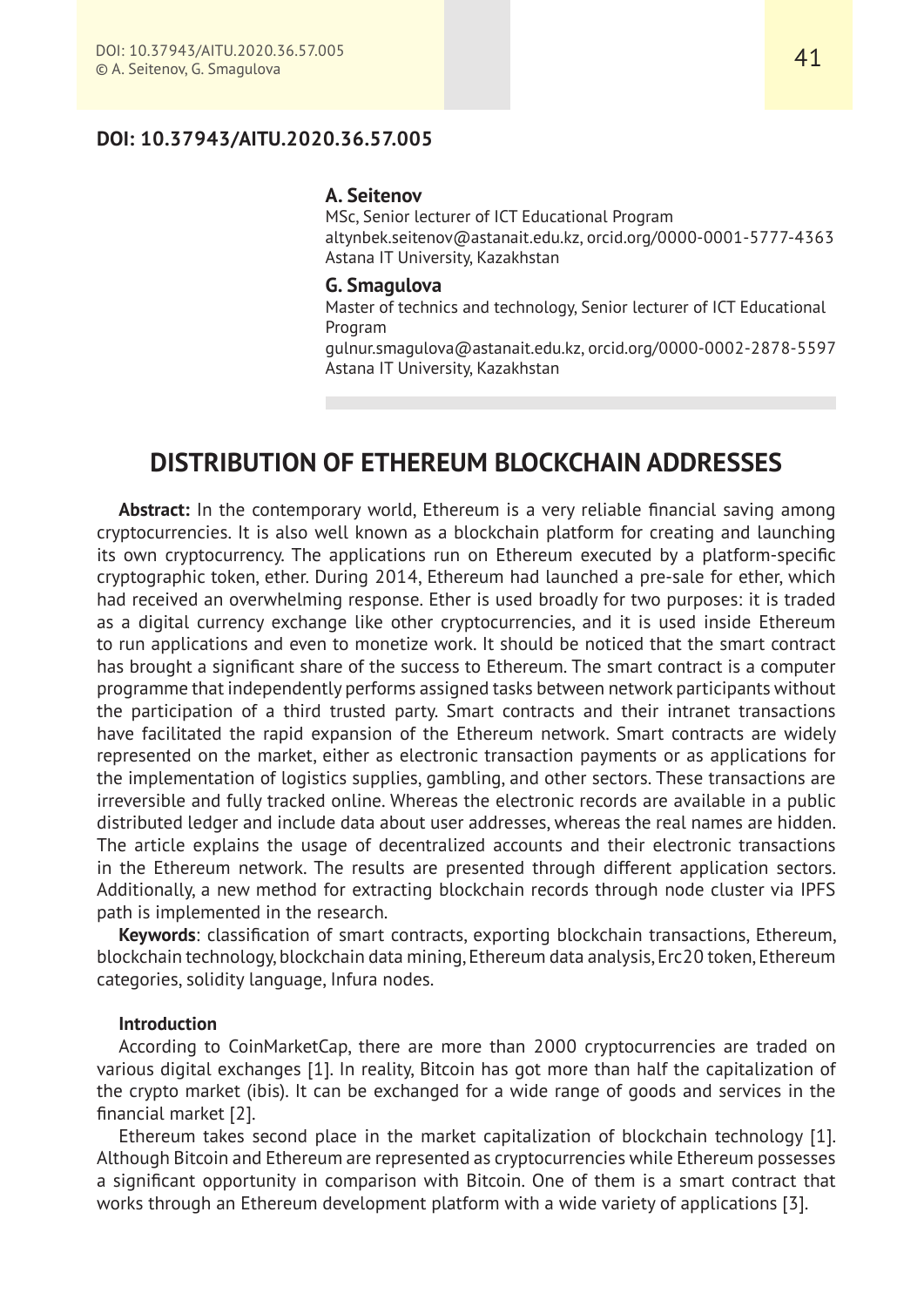Applications can be deployed in an exchange system, social and government sector, as well as a part of the supply chain and food industry. Dharma is an outstanding example of the use of a smart contract allowing to organize crypto-asset loans to private individuals [4]. Another example, IDEX is a decentralized exchange that provides funds for trading various tokens in real-time [5].

Since the launch of the first Ethereum block, its blockchain network has been steadily expanding. This fact is required notable attention to digital technologies based on smart contracts. The interest in studying the understanding of Ethereum system behaviour is concentrated in this report. Measurement results from electronic transaction analysis could help to better understand the development trend of the blockchain industry for the near future [6-8].

# **Blockchain**

Blockchain is an innovative data structure that works as a digital ledger that contains information about transactions. It distributes a set of transactions among network members who work together to maintain a network [9]. Data is synchronized through the network and cannot be modified [10-11]. Digital blocks ensure that the received transaction is immutable and announced in the form it was created [12].

A digital signature using a cryptographic encryption algorithm signs each entry. The cryptographic encryption is a combination of the private key and the corresponding public key [12]. A transaction is performed between two or more participants who have a unique digital address that identifies it [11]. A newly arrived transaction is recorded in the global chain only after the verification process. Confirmation of the transaction is achieved by the agreement of the majority of nodes and is updated by miners. This process allows maintaining the blockchain network by transaction approval and registration [13].

In most cases, the blockchain platforms have the same design with the same functions. They are expanded by linking the generated block broadcast through a network of nodes. Each node has an updated real-time copy of a linearly constructed chain [14].

# **Ethereum environment**

This work is related to the Ethereum Blockchain, launched in 2013 [15-16]. According to the creators of the platform, Ethereum is a universal IT solution for blockchain technologies, where software protocols are executed by using a smart contract. This self-executing computer application provides the opportunity to create cryptographic coins [12]. All programme's launches are carried out on the Ethereum Virtual Machine (EVM), and Ether is used to execute the operation process [17]. Ether (ETH in a short way) is a token unit for exchanging goods or representing various assets [18].

A set of rules called ERCs, have been issued to regulate the riskless and proper development of blockchain applications [19]. For example, the ERC20 token standard provides basic functionality for interchangeable tokens [8]. The developed standards provide programs with the ability to manage and carry out efficiently and safely transactions within the network [20]. In addition to the ERC20, there are other standards such as ERC621, ERC223, ERC667 and ERC777 [8].

#### **Related approaches**

In particular, there are various approaches to data mining from the blockchain for different platforms. The most familiar way to get data from Ethereum blockchain is to use the Geth client implemented in Go programming language [18]. The Geth client synchronizes data from the first block created on the network to the current time, as shown in Figure 1 [21]. An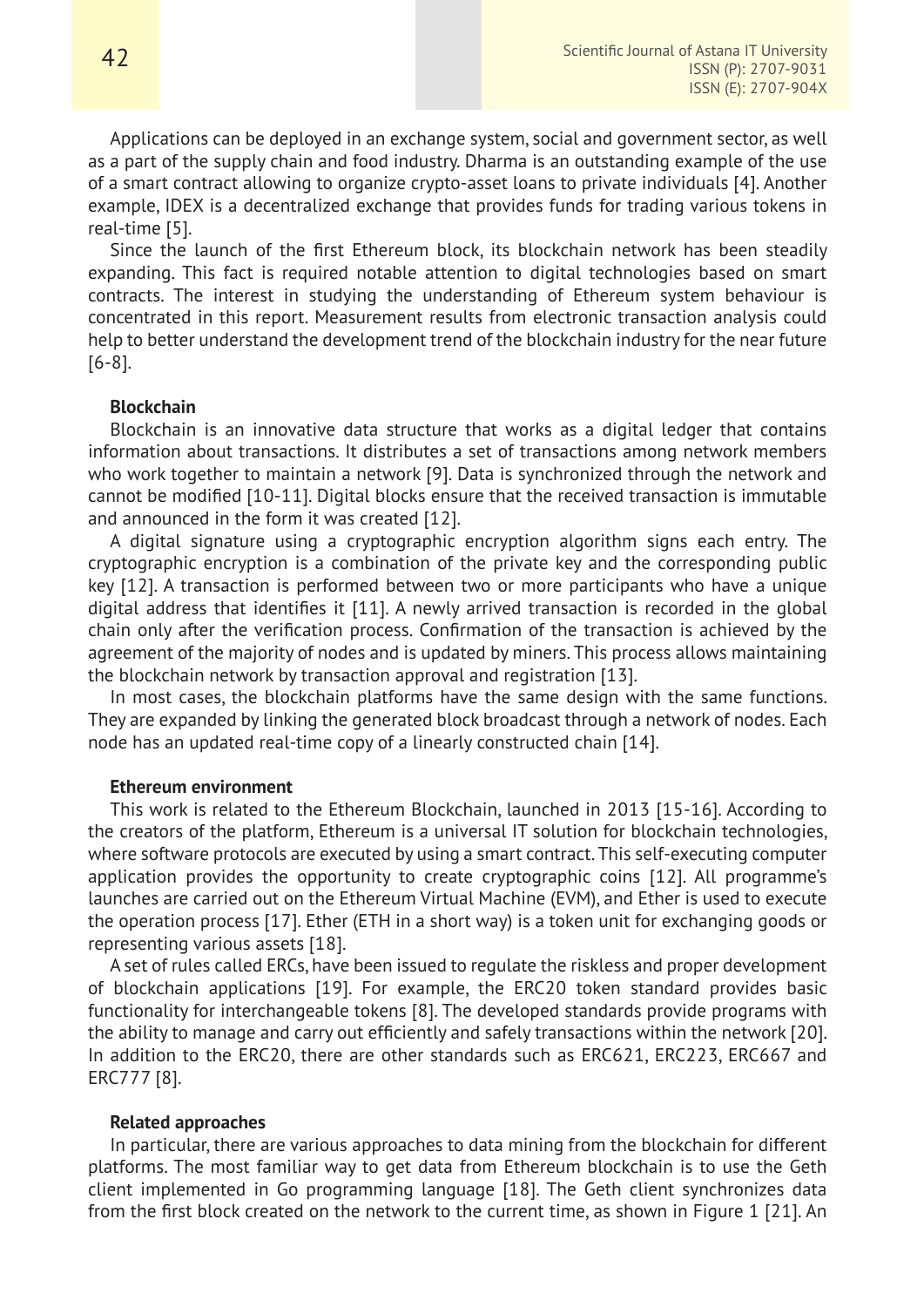alternative way to Geth command line is to handle the graphical interface implemented in Mist program [17].



Fig. 1. Connection to Ethereum via Geth

The next way to access data is to manage an Ethereum explorer such as Etherscan. The explorer was used by Bartoletti and Pompianou for an empirical analysis of smart contracts. Smart contracts were analysed manually through Etherscan and classified into different categories [7]. In addition, there is a paid service that allows sending requests to receive responses from a database in the Google BigQuery system [22]. These methods cover all Ethereum database. [23-24]. The research considers a method that differs from the noticed programs. It enables to analyse electronic records without importing all data in the user computer. The method is described in the next chapter.

# **Data selection and collection**

The section provides details on the data received approach and a technical process for exporting records from the network.

To export data from the Ethereum blockchain, access has been organized to one of the clusters of nodes. Infura, the selected cluster, allows the programmer to connect the user interface with external smart contracts (Figure 2) [25]. The method admits solving problems in the mode of full node synchronization via web service as Amazon Web Service (AWS), which requires a decent level of requirements in processing power and memory. Infura infrastructure provides stable and reliable access to Ethereum via IPFS path [26].



Fig. 2. Exporting raw data from Ethereum

We exercise 7 days period to study and analyse Ethereum transactions. The collection of digital recordings is retrieved from June 21, 2019, to June 27, 2019. 40 thousand blocks (blocks of 8,000,000 – 8,040,000) are extracted to satisfy the data requirements. The total number of records in the block is 5,083,421 rows. Additionally, 968,475 unique recipient addresses are identified. It should be noted that the weekly average volume is almost 4,550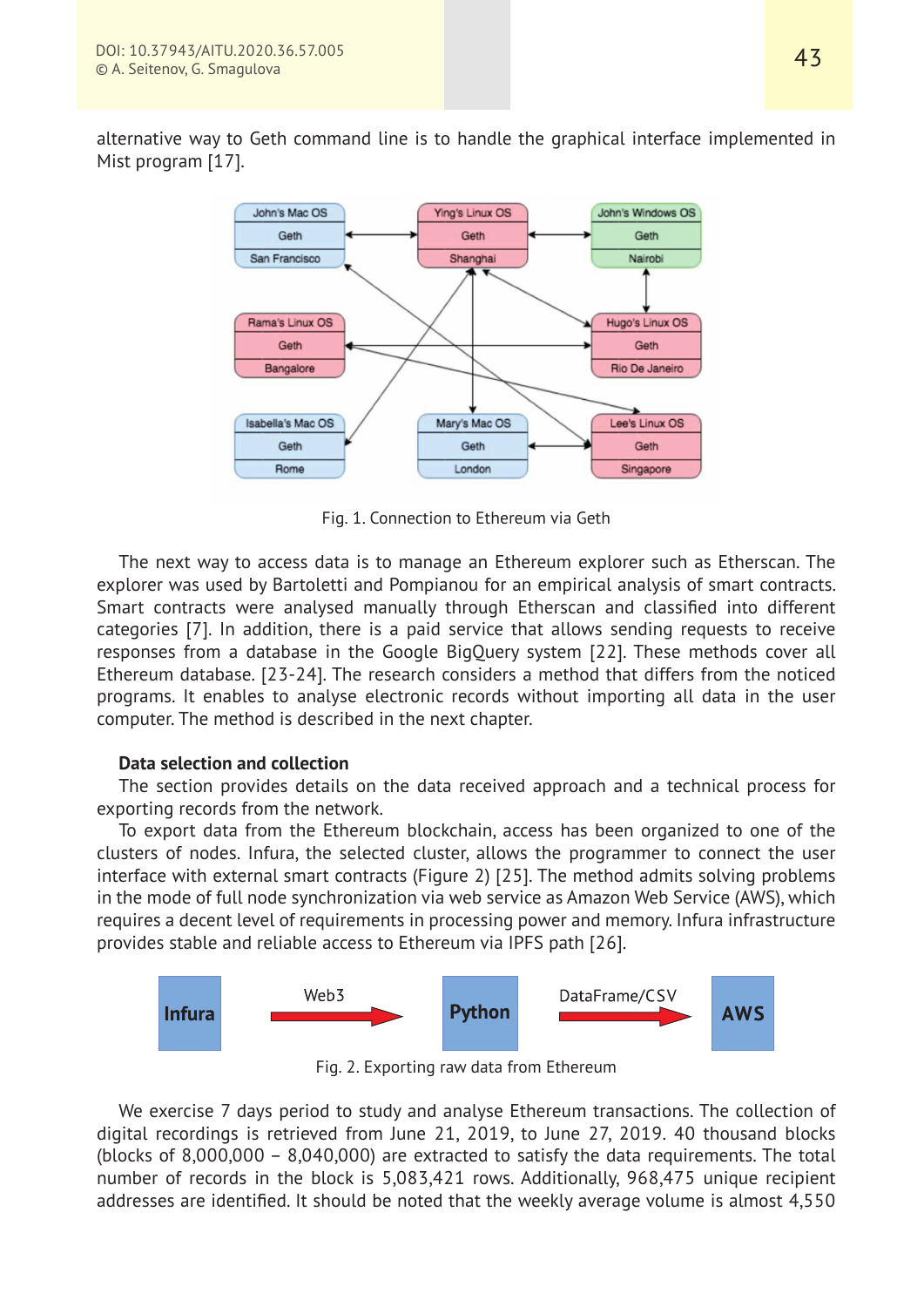thousand transactional transactions in 2019 [24].

During the selected period, network activity was higher than compared with the average 7-day productivity. Moreover, the average daily price of the selected ether exceeded \$309, while the average cost reached \$186 [24]. This fact can serve as serious evidence of forecasting high activity in the blockchain and interest among investors and developers.

As mentioned earlier, Ethereum blocks are loaded with a specific range. Electronic transactions (a unique transaction hash) are extracted from each block in Hexbytes format [26]. Then the records are converted to a string type for suitable manipulation and analysis. The receipt of the record contains a sender and recipient address, transaction fee committed for the operation. Next, we classify the data by transaction addresses and accumulate by the value of the transaction, as well as how many times the recipient/sender addresses participated in a given time interval. Finally, the results are sorted in ascending order to determine the most popular addresses according to various factors in this period.

# **Record results**

It should be noted that the total amount of exported raw data from the network is 1.35 GB. The extracted raw data from the Ethereum blockchain is divided into several files for further convenient manipulation. The first type of file contains a transaction list of the corresponding blocks. The other includes receipts of each peer transaction.

The extracted transactions from the blockchain are grouped by address. Further, the addresses are sorted by the number of participants and accumulated by transaction value. The article analyses the top 50 popular addresses for each result. The classification is based on manually scan each address through Etherscan and related forums while the source code of each smart contract has been investigated.

The first result displays the top 50 popular addresses for their participation in Ethereum transactions over a research period (See goo.gl/FXaSQ). Observed addresses participates in 1,606,543 transactions (31.6% of total). 41 accounts (out of 50) are smart contracts. Only 1 address is associated with the N/A group. Hence, More Gold Coin (MGC) token is the most attractive contract. It participates in 339,812 transactions (21.2%) and is shown in Table 1. MGC is a storage payment service platform with a digital asset wallet [27].

| Nº            | <b>Address</b>     | Total value<br>(in Ether) | Number of<br>transactions | <b>Type</b> | <b>Name</b>                  | Category     |
|---------------|--------------------|---------------------------|---------------------------|-------------|------------------------------|--------------|
| 1             | 0x174BfA6600Bf90   | 0,00                      | 339812                    | Contract    | More Gold Coin (MGC)         | Token ERC-20 |
| $\mathcal{I}$ | 0xdAC17F958D2ee5   | 0,00                      | 103 551                   | Contract    | Tether USD (USDT)            | Token ERC-20 |
| 3             | 0x2a0c0DBEcC7E4    | 23237,81                  | 71 265                    | Contract    | <b>IDEX</b>                  | Exchange     |
| 4             | 0xd3EBdAea9AEac    | 0,00                      | 65 315                    | Contract    | <b>SCF</b>                   | Token ERC-20 |
| 5             | 0x21aB6c9fAC80C5   | 0,00                      | 61 080                    | Contract    | <b>Baer Chain</b>            | Token ERC-20 |
| 6             | 0x686B30a8082634   | 0,00                      | 54 813                    | Contract    | <b>Healthy Happy Harmony</b> | Token ERC-20 |
| 7             | 0xF4a2eFf88a408ff4 | 327443,78                 | 53 304                    | Address     | N/A                          | N/A          |
| 8             | 0x7090a6e22c83846  | 10,27                     | 51 401                    | Contract    | <b>Zuck Bucks</b>            | Token ERC-20 |
| 9             | 0x773301B28178f56  | 3,77                      | 50 891                    | Contract    | Block.Network.DAO            | Token ERC-20 |
| 10            | 0x8E766F57F7d16C   | 0,00                      | 41 7 9 7                  | Contract    | Maximine Coin                | Token ERC-20 |

Table 1: Top 10 addresses by the total number of executions

The histogram illustrates the taxonomy of the 50 best addresses that determine membership in a particular group (Figure 3). The first result shows that standard ERC-20 tokens is the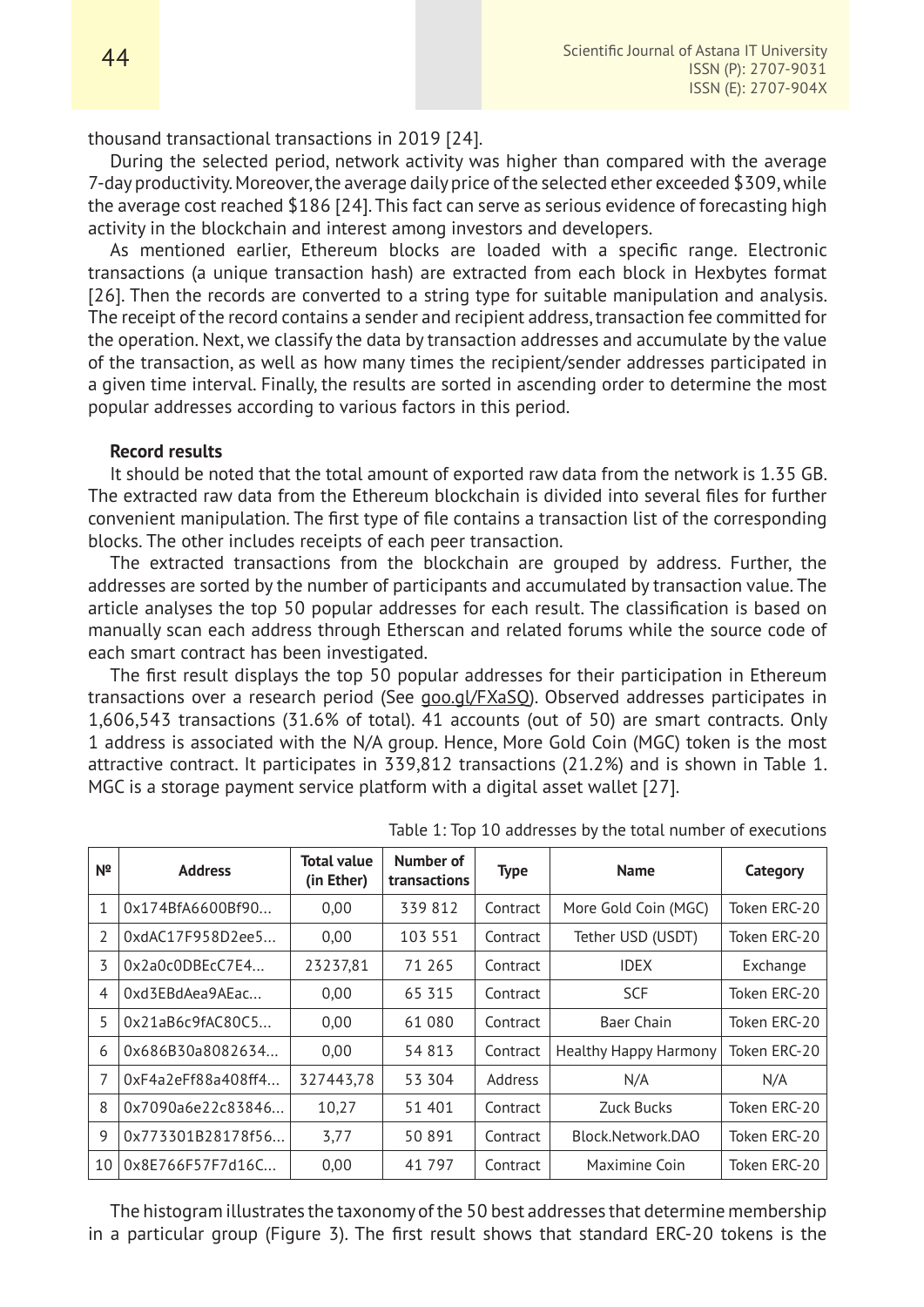largest group in the diagram (28 contracts) and conducts more than 1.09 million transactions. 5 out of 28 contracts are marked as a stable coin, and they involve in 180,882 records. There are Tether USD (USDT), USD Coin (USDC), TrueUSD (TUSD), Dai Stablecoin (DAI) and Paxos Standard. 6 addresses are connected with exchanges of exchanges like IDEX, Binance, Make, 0x, EtherDelta and Upbit.



Fig. 3. Address categories by transaction number

It should be mentioned that the gaming category contains five smart contracts relating to the game (2 contracts) and the gambling industry. There are three smart contracts marked as gambling: Dice2Win, Arina Land Tycoon, and FCK.com. The next category is a wallet and includes three addresses: Cloud Token, Cryptonator, and BitBank. ERC-721 Token is one of the interesting groups among others. The address belonged to CryptoKitties. It is noted that the ERC-721 token is a unique asset that is wholly owned by the holder and cannot be played and picked up [28]. The ERC-721 standard includes basic functions for tracking non-replaceable tokens [29].

The second result shows the 50 most popular transactional addresses for the same week (See goo.gl/FRsDE). The total amount of transactions at 50 leading addresses exceeds 7 683 thousand Ether. It is 41.9% share while over this period the total turnover of coins amounted to 18 329 thousand ether. Binance is the leader of the rank with a turnover of 796 843 Ether (10.4% of the total number of addresses of the top 50 addresses). According to CoinMarketCap, Binance is a leader among cryptocurrency exchanges [1].

The diagram below shows the various categories related to the top 50 addresses by the total transmitted value (Figure 4). As indicated in the table of upper addresses, we see that there are 5 different categories: Exchange, Wallet, Game, N/A and ERC-20 token. In this case, the result shows that Binance and Bitfinex are awarded as the most popular among exchanges, there are6 and 4 addresses, respectively. There are CoolTIon Token based on ERC-20 standard, Last Winner related to Game category as well as Kyber Network is associated with the innovative wallet. Kyber Network is a decentralized platform that acts as a wallet and payment system [30].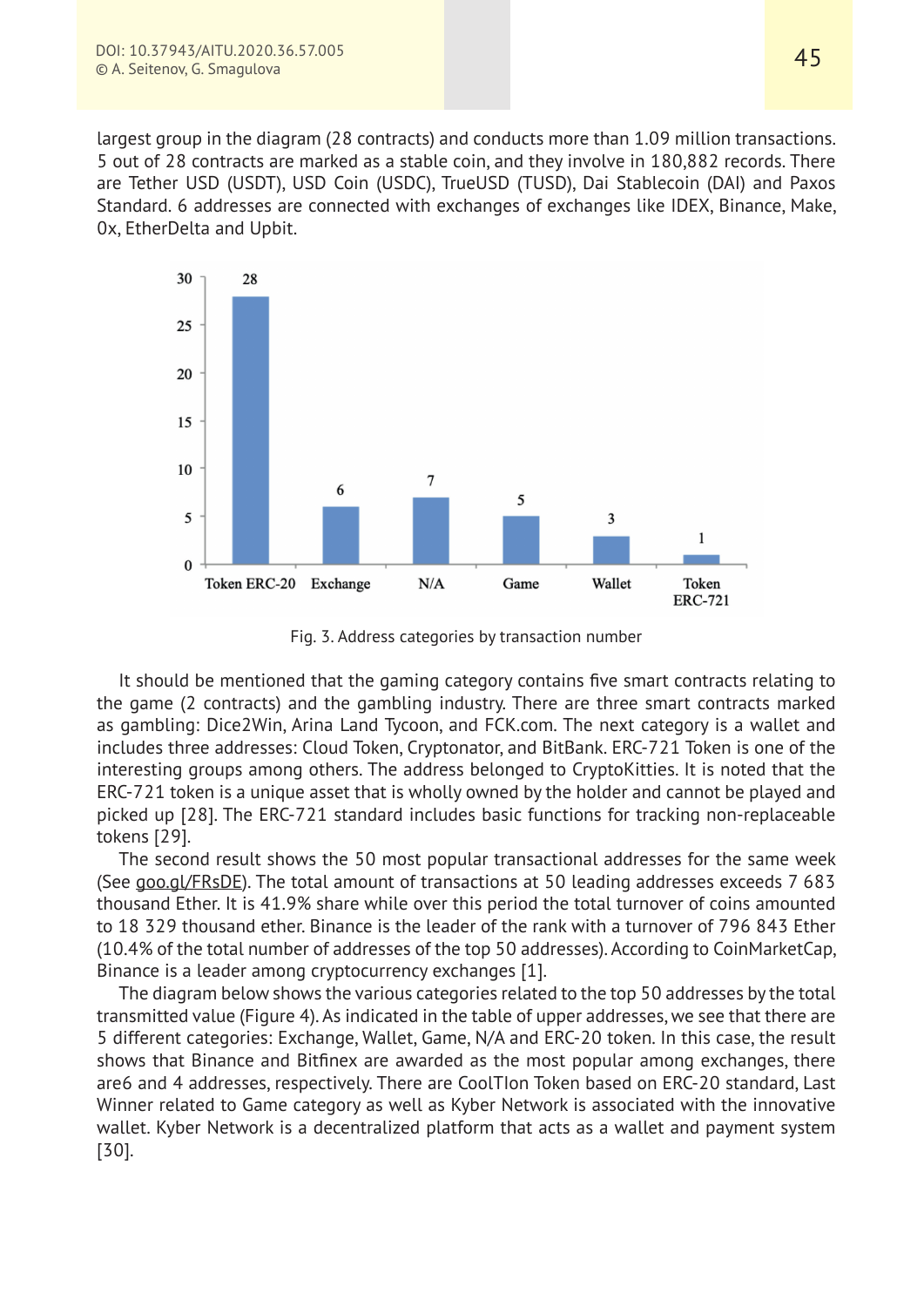

Fig. 4. Address categories by accumulated transaction value

From evaluating both taxonomy results for transactions, we can find that they contain slightly different categories. The first result consists of 6 categories (ERC-20 token, ERC-721 token, N/A, Exchange, Game and Wallet), and in the second experiment, there are 5 categories (exchange, N/A, ERC-20 token, Wallet and Game). Moreover, if the addresses of the ERC-20 tokens are the most popular in the first experiment, the second test shows that only one view (CoolTion) is in the top 50 list.

At the same time, records belonging to the Exchange group are often observed in both experiments. In particular, there are 13% of the main addresses and 57% of the transmitted value from the leading addresses. However, in both experiments, only Binance scores are compared. However, the N  $/$  A category is one of the dominant groups. It is not possible to pinpoint that anonymous account for a special group, even if they are very active in Ethereum.

On the other hand, the result of the first experiment shows that the distribution of addresses belonging to ERC-20 tokens dominates in categories by transaction number. In particularly, 28 of the top 50 addresses are classified as ERC-20 tokens, and they participate in 1,091,428 payments of 1,606,543 entries from the top 50 addresses. Just as in the research paper of Victor and Luders, it is also implied that more than half of the transactions are related to ERC-20 tokens [8].

#### **Result observation**

Finally, from an analysis of the project's experiments and the results of the research of Bartoletti and Pompianu, as well as differences in the taxonomy of Ethereum transactions have found similarities [7]. The financial sector was the most common group in both outcomes (Financial is 46% and Token ERC-20 is 56%). Particularly, the project results have shown that the total number of transactions with the ERC-20 token, ERC-721 and the Exchange groups occupied a significant dominant share (70%) The compassion outcome results in Figure 5 [7].

On the contrary, the researchers did not mention exactly the exchange category distribution in their work. Moreover, it has been identified that it was the Exchange group that dominated both project experiments: the classification of Ethereum addresses by transaction number and total transaction cost. The game section could also be mentioned as an observable category with indicators of 10% and 19.4% from various research works. The next category is a wallet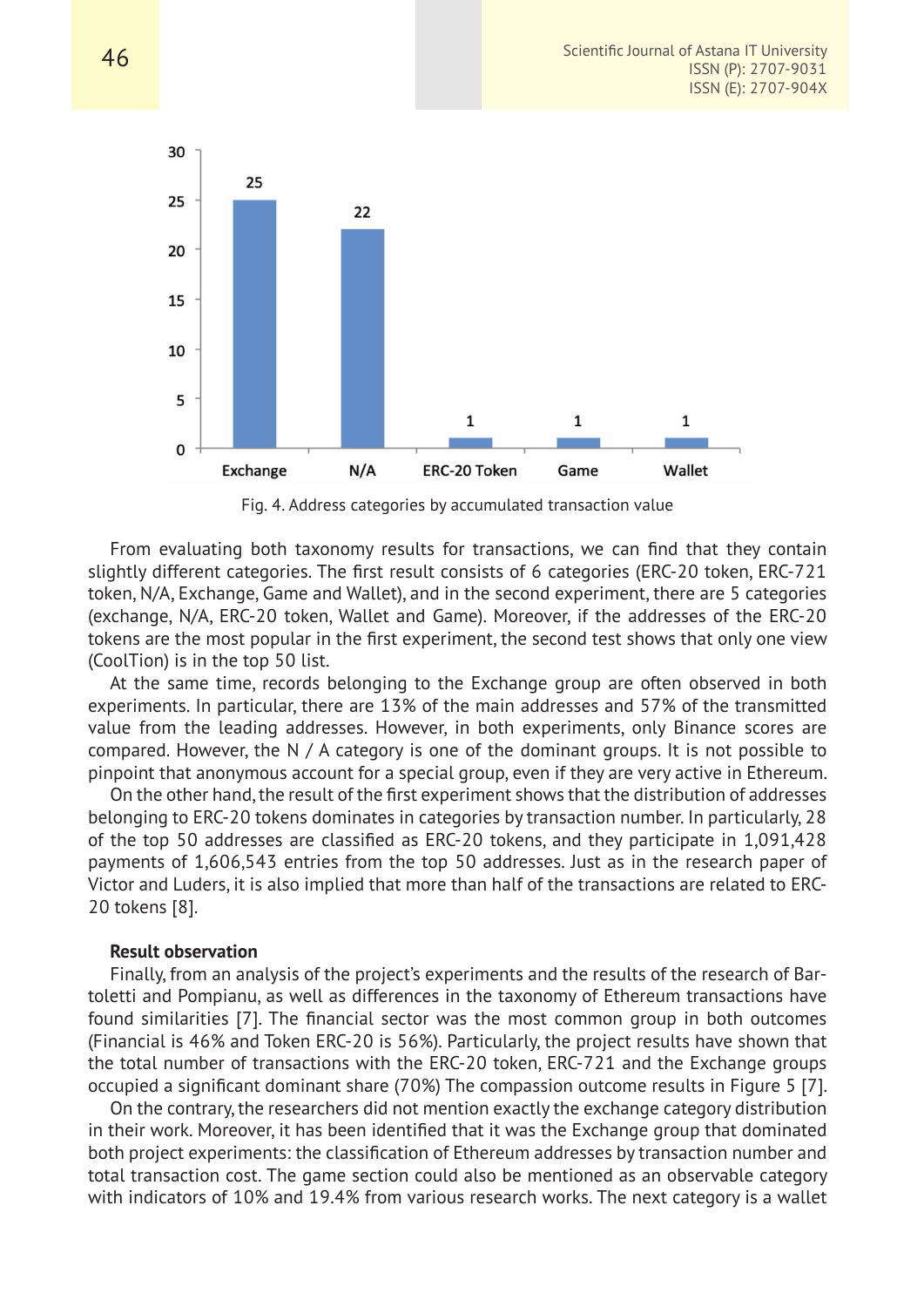and stands at 7% in our analyze and thus the difference between the Bartoletti and Pompianu analyzes is almost 4%. In unclassified category, the difference in two outcomes is just over five percent (Bartoletti and Pompianu – 19% and research results – 14%).

Besides, the article notes that one of the most commonly used categories was the financial and Token ERC-721, and this group was not defined in our experiments for a certain period [7]. However, we investigated tokens based on ERC standards using Etherscan [23].



Fig. 5. Observation of two analyses.

Note that in some cases there are not enough elements to distribute smart contracts. This happens e.g. when the contract does not link to the project webpage, and there are neither comments in online forums nor in the contract sources.

# **Conclusion**

This research paper has demonstrated the observational analysis of the electronic transactions in Ethereum blockchain. We gave a result overview for the activity of the network participants and the propagation of previous transactions. Therefore, this led to a study of the current situation in the Ethereum blockchain and the implementation of an analysis process to evaluate the transactions in various approaches. The first evaluation method illustrates the result, evaluated on the same principle. The second approach showed that the estimate depends on the transmitted Ether value. Raw data analysis results are compared with previous studies. After a review of existing publications identified with the taxonomy of smart contracts, we have found a gap in the classification of accounts and electronic payments over the past period. The previous work was related to the smart contract identification template and influenced the ERC-20 token on the network [7-8]. Meanwhile, the main goals and contributions were the development and analysis of the implementation process for the classification of the addresses of Ethereum.

The foundation for further research is able to be a complete classification of the blockchain addresses instead of the top 50 popular addresses on the Ethereum network. The following analysis model can be updated by evaluating the addresses sorted by the transaction fee. To sum up, potential proposals can be included in the continuation of this research work, and it can also be the basis for launching an innovative project with a relevant topic.